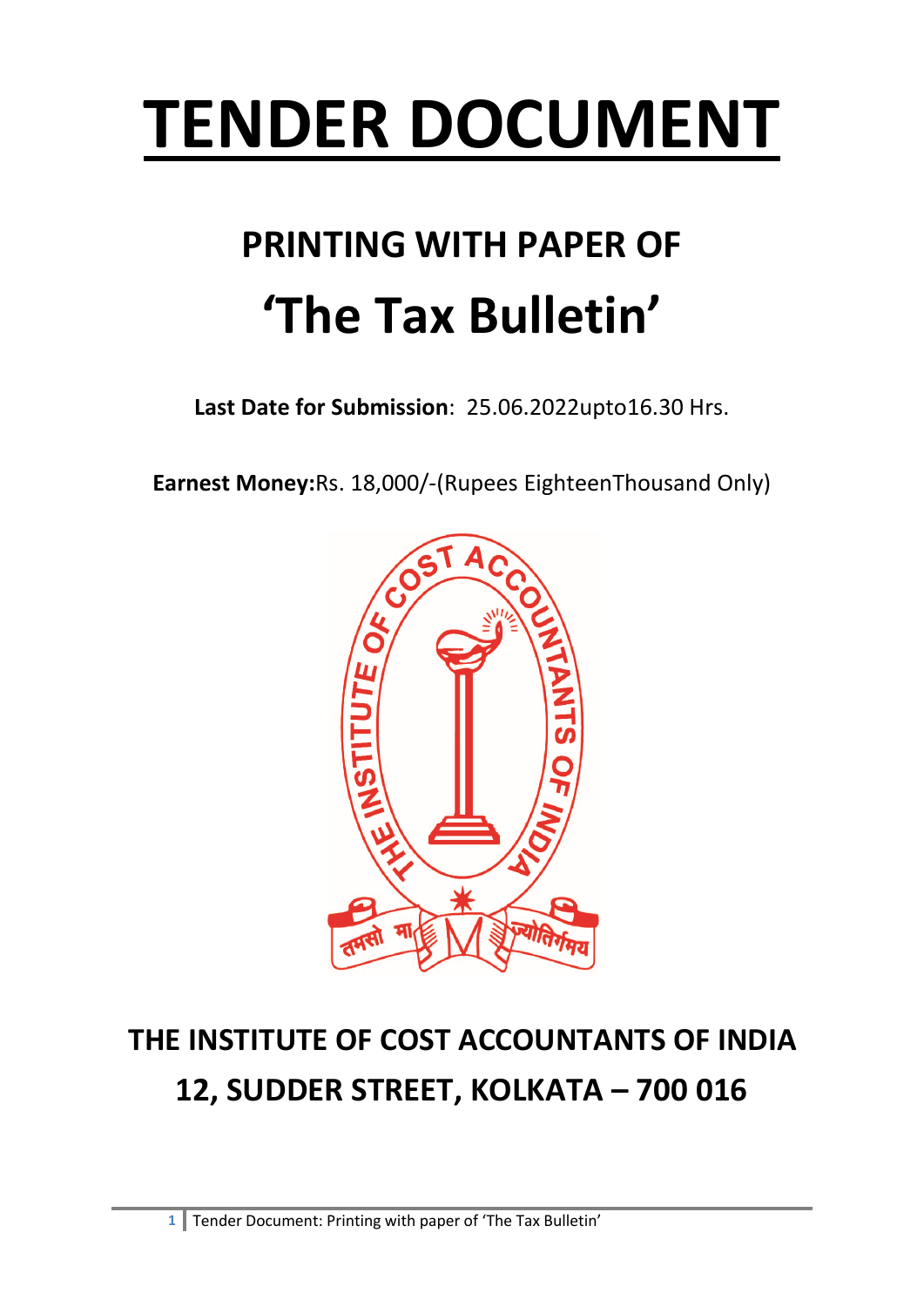### **Contents of the Tender Document**

| <b>SL. NO.</b>          | <b>DESCRIPTIONS</b>                                | <b>PAGE</b>    |
|-------------------------|----------------------------------------------------|----------------|
|                         |                                                    | NO.            |
| 1                       | <b>PART: A - NOTICE FOR INVITING BIDS</b>          | 3              |
| $\overline{2}$          | <b>PARTIES ELIGIBLE</b>                            | $\overline{3}$ |
| $\overline{\mathbf{3}}$ | <b>SCOPE OF WORK</b>                               | $\overline{4}$ |
| $\overline{\mathbf{4}}$ | BASIC - ELIGIBILITY CRITERIA OF THE TENDERER       | $\overline{4}$ |
| 5                       | SUBMISSION OF TENDER DOCUMENTS                     | $\overline{5}$ |
| 6                       | EARNEST MONEY AND PERFORMANCE SECURITY             | 5              |
| $\overline{\mathbf{z}}$ | AGREEMENT OF THE TENDERER                          | $\overline{7}$ |
| 8                       | <b>PART : B - TECHNICAL BID</b>                    | 8              |
| 9                       | PART: C - FINANCIAL BID/COMMERCIAL BID& QUOTING OF | 9              |
|                         | <b>RATES</b>                                       |                |
| 10                      | <b>EVALUATION CRITERIA</b>                         | 11             |
| 11                      | <b>GENERAL TERMS AND CONDITIONS</b>                | 11             |
| 12                      | <b>SIGNING THE DOCUMENTS</b>                       | 12             |
| 13                      | ACCEPTANCE OF QUOTATIONS                           | 12             |
| 14                      | <b>FURNISHING OF SAMPLES</b>                       | 12             |
| 15                      | PERIOD OF DELIVERY                                 | 13             |
| 16                      | <b>TERMS OF PAYMENT</b>                            | 13             |
| 17 <sup>2</sup>         | <b>DISPUTE &amp; JURISDICTION</b>                  | 13             |
| 18                      | <b>TERMS OF DELIVERY</b>                           | 13             |
| 19                      | LIQUIDITY DAMAGES                                  | 14             |
| 20                      | <b>FORCE MAJEURE</b>                               | 14             |
| 21                      | <b>OTHERS</b>                                      | 14             |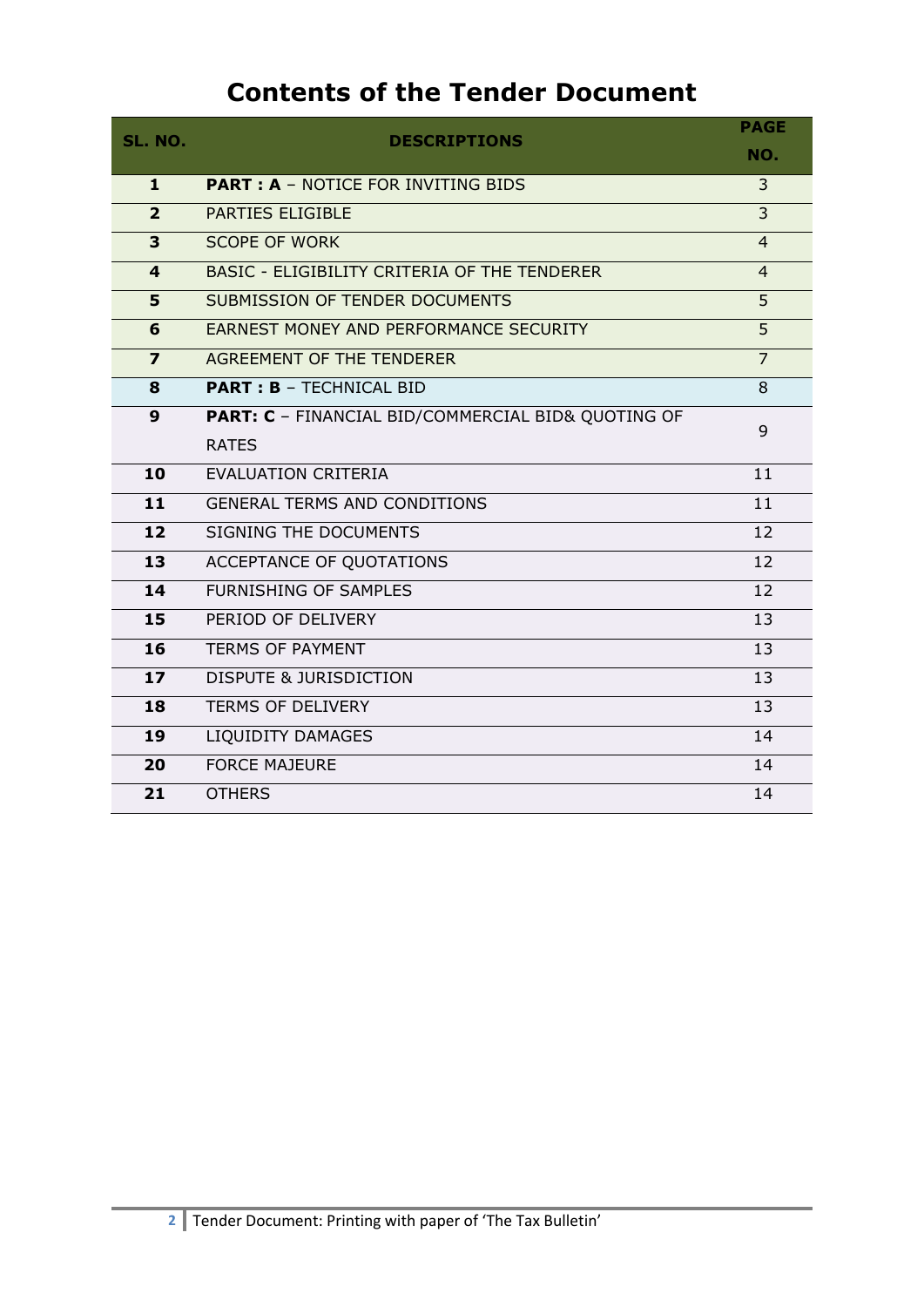## **THE INSTITUTE OF COST ACCOUNTANTS OF INDIA KOLKATA**

#### **TENDER NOTICE FOR PRINTING WITH PAPER OF 'THE TAX BULLETIN'**

**SUB: TENDER FOR PRINTING WITH PAPER OF 'THE TAX BULLETIN''**

**Date 15.06.2022**

Ref : LTC/TRD/TB/2021-22

#### **Part A**

Sealed tenders are invited by The Convener, Tender Committee, The Institute of Cost Accountants of India, "CMA BHAWAN" 12, Sudder Street Kolkata – 700016 from reputed printers (preferably web offset) of **India**and having own all in-house facility *viz.* Colour Printing Machines, Binding Machines etc.

The tender document can be downloaded from the website of the ICAI [\(www.icmai.in](http://www.icmai.in/) under Tender Tab) **from 15.06.2022 to 25.06.2000 4.30 pm**.

Sealed tenders addressed by name to Ms. Tinku Ghosh Das, Convener Tender Committee, shall be sent at the Institute's address as mentioned along with **Earnest Money**(duly mentioning on top left hand corner of the sealed envelope "**Tender for Printing with paper of TheTax Bulletin**" and must reach to the ICAI head office either by Registered Post/Speed Post or by dropping in the quotation box placed at "CMA BHAWAN" 12, Sudder Street Kolkata – 700016 not later than **4.30 PM on 25.06.2022.**

**For any further information/clarification/sample checking, please contact Ms. Tinku Ghosh Das, Deputy Director - Convener/ Ms. Priyanka Roy, Assistant Director of the Institute at phone numbers: 033-40364717/4798 from 10.00 a.m. to 6.00p.m. on all working days (Monday – Friday).** 

Tenders received after the stipulated date and time shall not be entertained under any circumstances whatsoever. The ICAI shall not be liable for any postal delays whatsoever. ICAI reserves the right for cancellation in case of the incomplete tender document.

General Terms and Conditions are to be returned to us as a token of acceptance of the terms and conditions of the contract, by signing each and every page of the document with company seal / stamp, without which the tender will not be considered.

#### **PARTIESELIGIBLE**

Experienced **All India PRINTERS** (preferably web offset) having a minimum **annual turnover of Rs. 40 Lacs [Rupees Forty Lacs only]** or above per year for last three financial year(excluding the year 2020-21 and 2021-22) pertaining to printing business only and should be a profitable company may quote their rates for printing of 'The Tax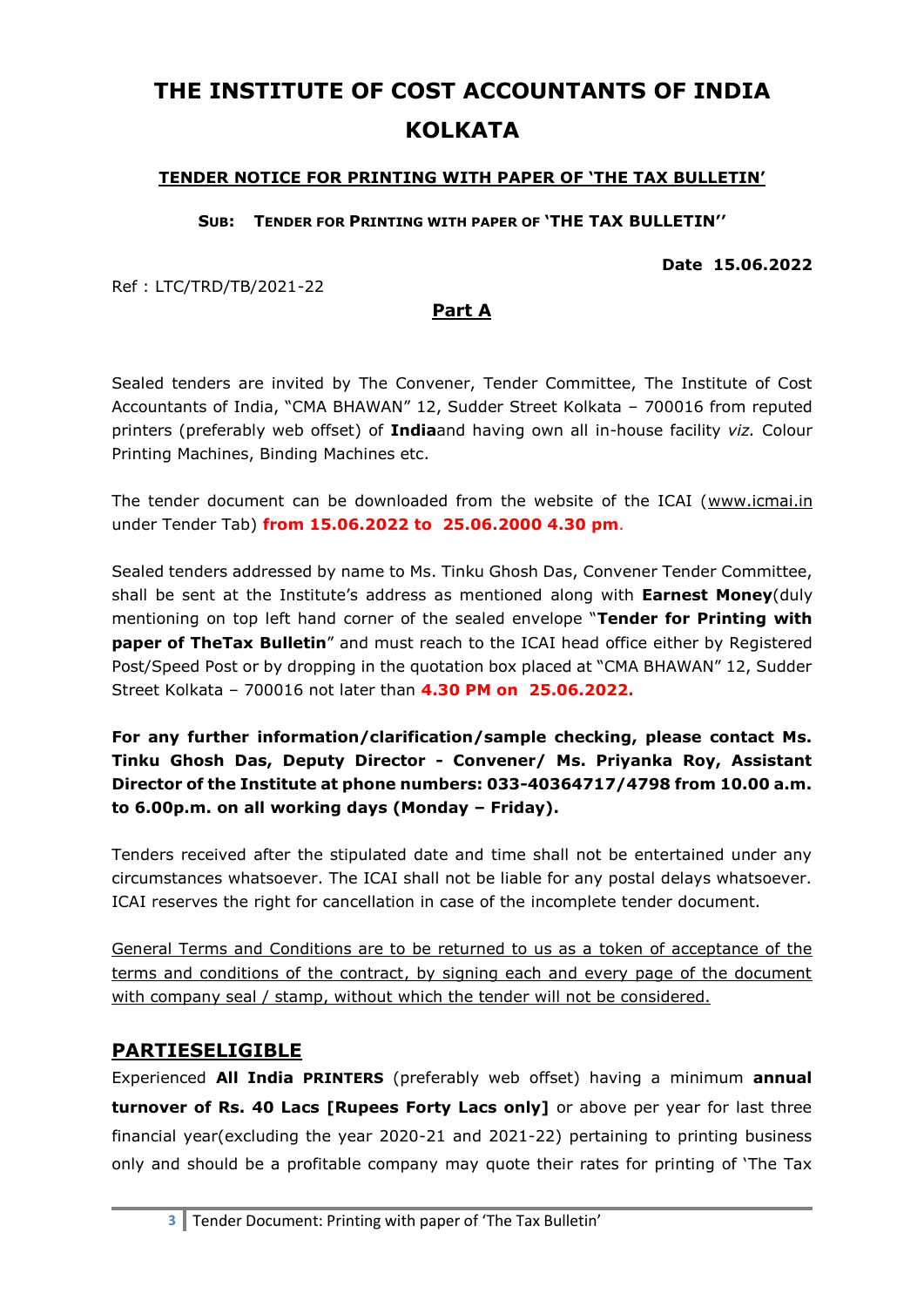Bulletin' with papers**.** The tenderer should be in the printing business for minimum 05 years (five years) and should possess all necessary licenses/clearance for printing and publications etc. from the State or Central Govt.

#### **SCOPE OF WORK**

The selected party would require to do the following:

- **1.** ICAI will provide you the ready to print .pdf file. No DTP work is required.
- **2.** Printing of the Tax Bulletins is to be done by the vendor as per the criterion mentioned in the tender document and the printed tax bulletins are to be delivered as mentioned hereinafter. Date of delivery by 7<sup>th</sup> & 22<sup>nd</sup>of every month and ICAI will give the final.pdf file on or before  $4<sup>th</sup>$  &  $19<sup>th</sup>$  of every month. Delivery location is: CMA Bhawan, The Institute of Cost Accountants of India,

12, Sudder Street, Kolkata – 700 016.

- **3.** Make necessary changes (if any) as suggested by ICAI officials and get the approval of ICAI officials.
- **4.** Printing and binding of the Bulletin on the paper as specified by ICAI. The paper cost and delivery cost will be borne by the printer.

The ICAI shall not bear any financial or other costs for printing, paper or any other cost of the Bulletin and it shall be all - inclusive rates under the Brand name of ICAI.

### **BASIC - ELIGIBILITY CRITERIA OF THE TENDERER**

- The Tenderer should have the experience of Printing (a list of similar jobs executed should be submitted along with Technical Part of the Tender).
- The experience of successfully executing similar type(s) of Job (s) of the Institute will be preferable.
- **The Tenderer should preferably be a profitable company and financially strong having minimum annual Turnover Rs. 40 Lacs or more (during the last 3 years in printing business only) to undertake this type of assignment.**

**(Due to COVID Pandemic situation the financial year 2020-21 and 2021-22 may be ignored for the counting of last 3 years.)**

- Enclose the following with technical part.
	- **Income Tax Return – acknowledgement of last 4 years**
	- **Audited annual accounts for immediately preceding of four years.**
	- **GST Annual Return**

 **If annual return not available, then GSTR 3B Monthly Return for last 1 year (Due to COVID Pandemic situation the financial year 2020-21 and 2021-22 may be ignored for the counting of last 3 years.)**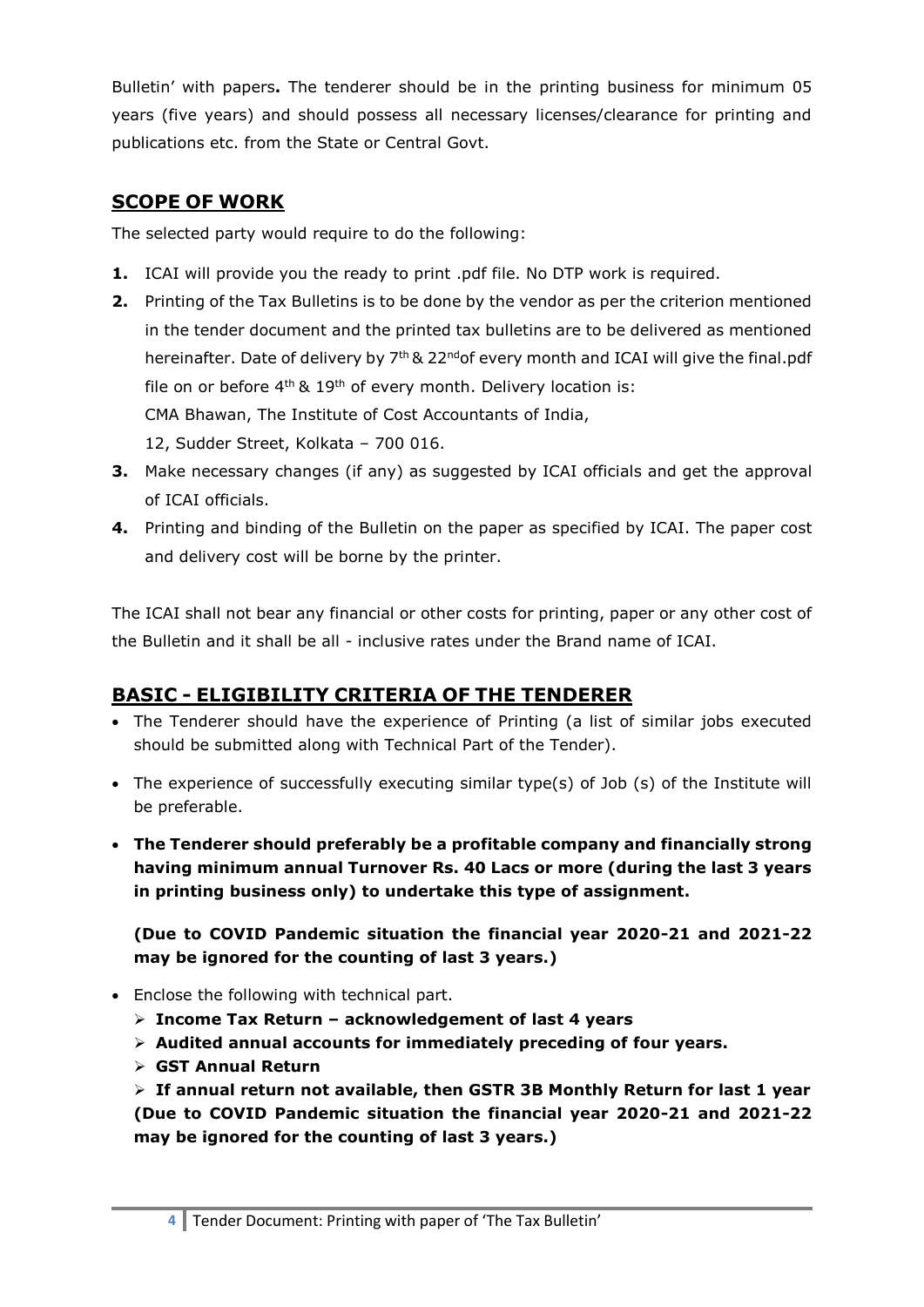- The Tenderer should preferably have a presence/existence in Kolkata with at least 5 Years of operation in business with Registered office and other facilities.
- The Tenderer should have the following Licenses and Certificates–
	- Factory License / Trade License

#### **SUBMISSION OF TENDER DOCUMENTS**

The tender document shall be submitted with paper samples (for text, cover and paper envelop duly signed and stamped) under two separate covers, Envelope No. 1 and 2. Envelope No. 1 is Technical bid and shall contain Profile of the Bidder / Printer Company, in brief, Tenderer's Appraisal, Technology Details and other details as mentioned in 'Eligibility conditions and documents to be furnished for technical evaluation'. (Please mark the envelope as **"Envelope No. 1 – Technical Bid**". Earnest Money Deposit (EMD) shall be put in envelope No. 1 and "**Commercial Bid should be put in Envelope No. 2"**. The Envelope No. 1 and 2 shall be sealed separately. Both the sealed envelopes bearing No. 1 and 2 are to be put in main envelope i.e. Envelope No. 3. This envelope shall bear the inscription "Tender for printing with Paper of The Tax Bulletin**"** and sent to Ms. Tinku Ghosh Das, Convener Tender Committee, "CMA BHAWAN" 12, Sudder Street, Kolkata – 700016 on or before the date and time as mentioned above.

The sealed tenders shall be submitted in the specified format on the business letter head of the bidder/printer duly stamped and signed and dated on each page as their unconditional acceptance of the terms specified by the ICAI. Details/supporting documents wherever applicable, if attached with the tender shall be duly authenticated by the Bidder / Printer. **No over-writings shall be accepted.**

Non-acceptance of the terms and conditions as stated in General Terms and Condition and non-submission of the stipulated Earnest Money Deposit (EMD) shall render the tender invalid. Only Bidders / Printers whose infrastructure particulars as stated are determined to be in consonance with Institute's requirements shall be further in the Tender Evaluation Process.

#### **EARNEST MONEY AND PERFORMANCE SECURITY**

- 1. The Bidder/Publishers are required to deposit an earnest money of Rs. 18,000/- (Rupees Eighteen Thousand Only) by way of demand draft in favour of "**The Institute**  of Cost Accountants of India", payable at "Kolkata'. The tender not accompanied with earnest money shall not be entertained. The earnest money of unsuccessful Bidder/s will be refunded without any interest/bank commission/collection charges within forty-fiveworking days after the tender is issued in favour of successful bidder/publisher.
- 2. The EMD shall be liable to be forfeited if the tenderer, after submitting his quotation modifies/rescinds his offer, or insists on modifying after the acceptance of the Tender or withdrew from the execution of the work order issued to them. The price quoted will be effective for the entire period as stated elsewhere in this document.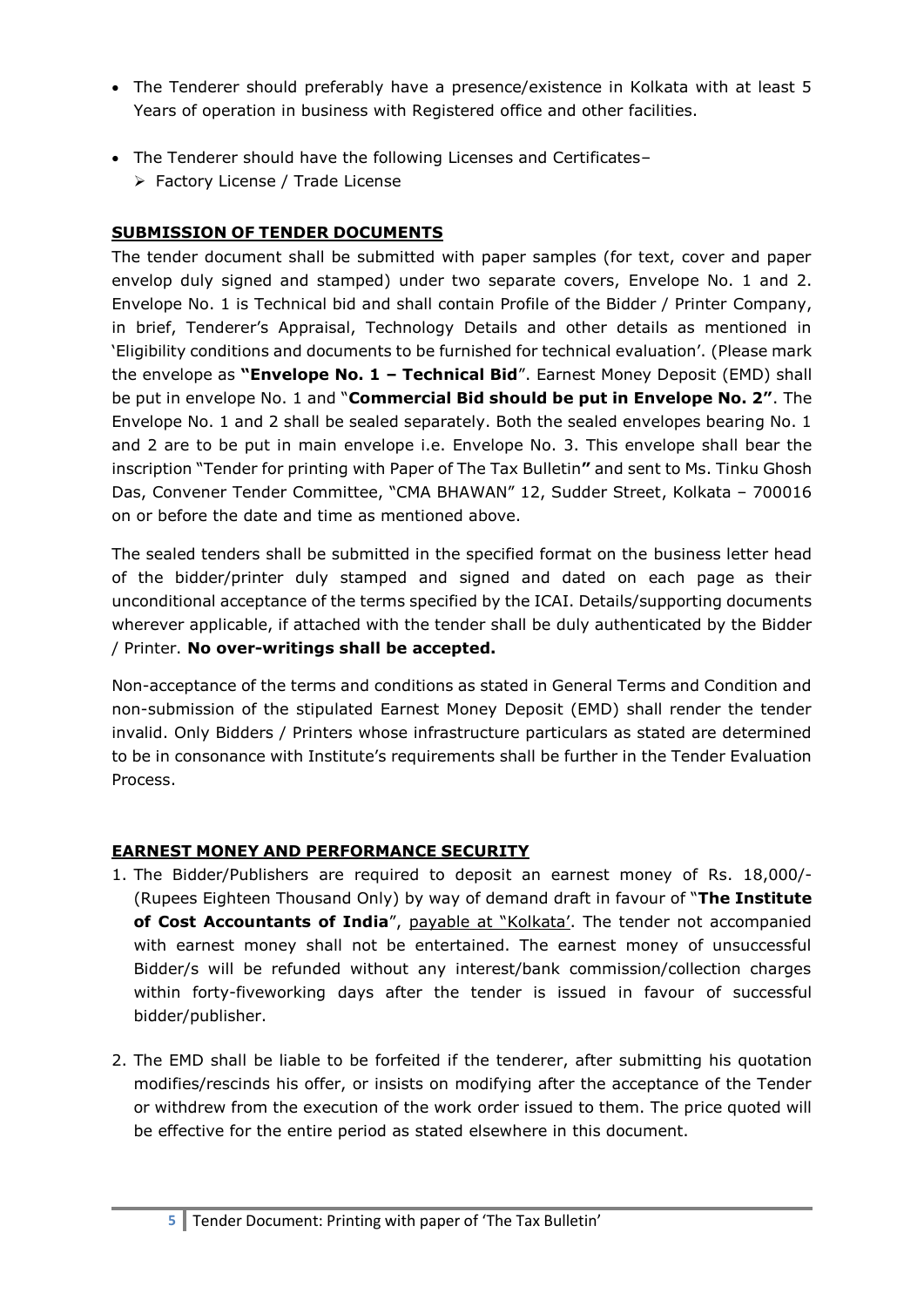- 3. The EMD shall remain with the ICAI during the period of validity of the offer, i.e. minimum period of Forty Five calendar days from the date of opening of tender. No Interest shall be paid by the ICAI on the EMD for the above said period.
- 4. Bid Security (also known as Earnest Money) is to be obtained from the bidders except Micro and Small Enterprises (MSEs) as defined in MSE Procurement Policy issued by Department of Micro, Small and Medium Enterprises (MSME) or are registered with the Central Purchase Organisation or the concerned Ministry or Department. The establishments exempted as above are to attach the relevant exemption certificate.
- 5. The successful Bidder/Publishers are required to deposit a Performance Security of Rs. 45,000/- (Rupees Forty-Five Thousand Only) by way of demand draft in favour of "**The Institute of Cost Accountants of India**", payable at "Kolkata'.
- **6.** Bid Security should be refunded to the successful bidder on receipt of Performance Security**.**
- 7. The Performance Security shall remain with the ICAI for a period of sixty days beyond the date of completion of allcontractual obligations of the supplier. No Interest shall be paid by the ICAI on the Performance Security for the above said period.
- 8. The Institute reserves the right to deduct appropriate amount from the security deposited in case of any dispute arising out of the contract.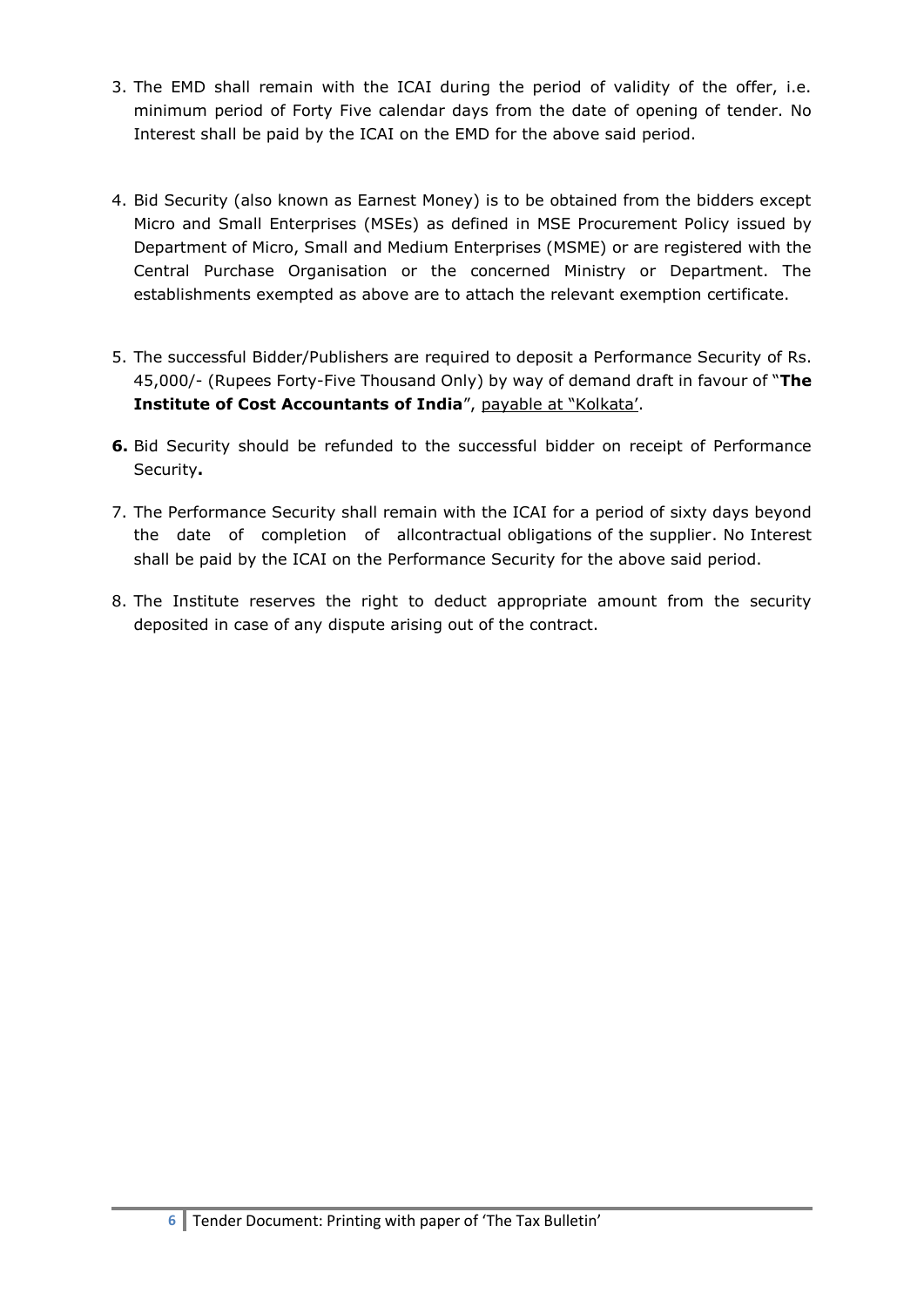#### **AGREEMENT OF THE TENDERER**

**The Convener Limited Tender Committee CMA Bhawan The Institute of Cost Accountants of India 12, Sudder Street, Kolkata – 700 016**

Respected Sir,

I have gone through the details of work viz. size of the 'TaxBulletin', quality of paper for Text and Cover and printing etc., as mentioned in the Notice for Tender and I/we undertake:-

- A. That I/we shall be carrying out the job as per the instructions given to me/us by the authorities of the Institute.
- B. That I/we shall be carrying out the job as per the rate quoted in the Tender Form and no request will be made by me/us for escalation of the said rate for any reason whatsoever. I understand that quantities shown in the Scope of Work are approximate and therefore any  $+/$  - variation is possible.
- C. That the delivery of the 'TAX Bulletin(s)' shall be completed and delivered by me/us within the stipulated time on receipt of instruction of the concerned authority of the Institute, given time to time ;
- D. That I/we shall abide by the Terms & Conditions, mentioned in the Order of Printing, and upon any violation of the said Terms & Conditions, the competent authority of the Institute, reserves the right to terminate this Contract and forfeit Earnest Money.

**(Signature)**

**Seal of the Tenderer**

**Date:**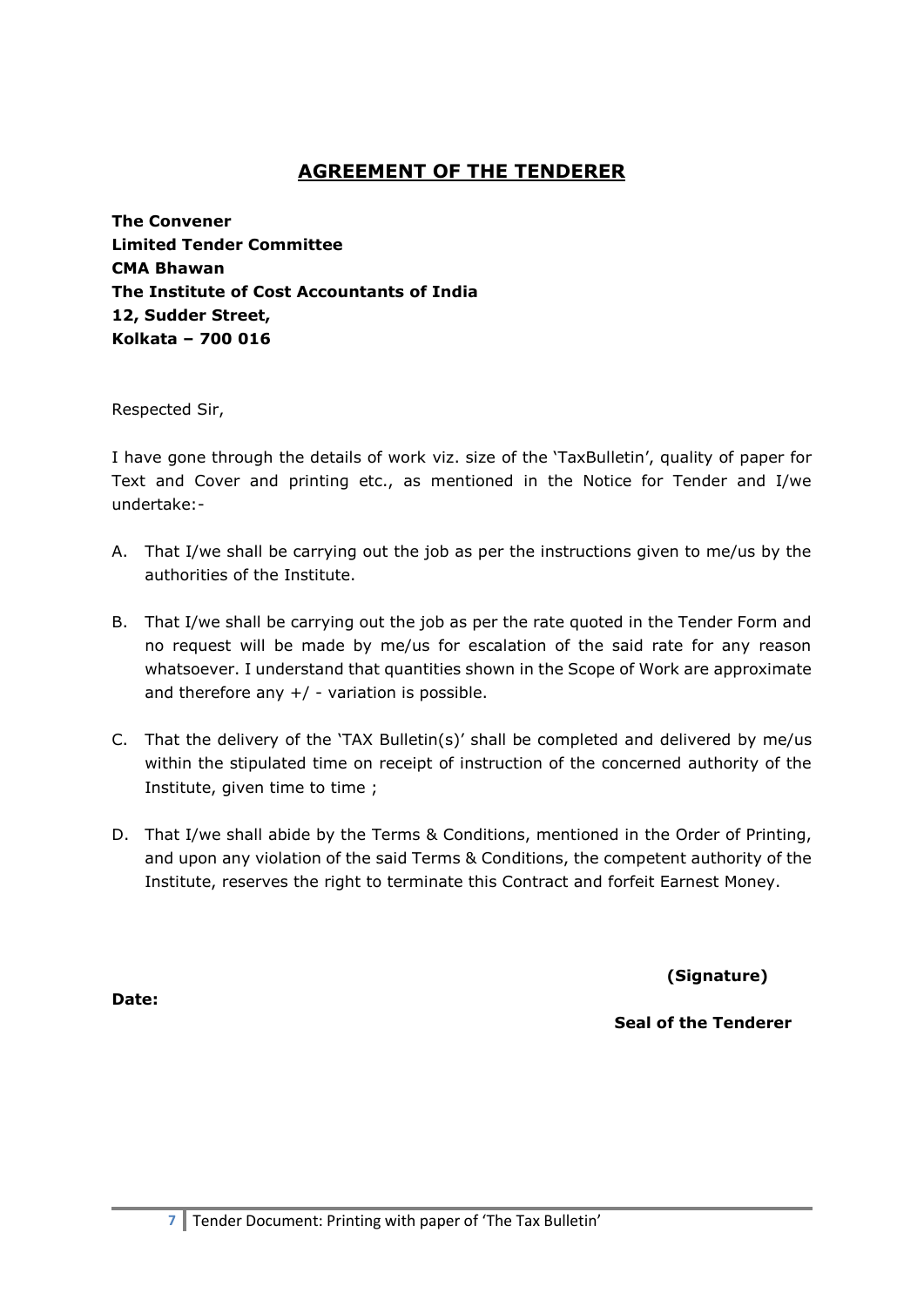|  |  |  | <b>PART B - TECHNICAL BID</b> |  |
|--|--|--|-------------------------------|--|
|--|--|--|-------------------------------|--|

| <b>SL</b><br><b>NO</b> | <b>Requirements</b>                                        | <b>Points</b><br><b>Fixed</b> | <b>Maximum</b><br><b>Points</b> |
|------------------------|------------------------------------------------------------|-------------------------------|---------------------------------|
| 1                      | <b>About Organisation</b>                                  |                               | 20                              |
|                        | <b>PRESENCE</b>                                            |                               |                                 |
|                        | Presence (Minimum 5 yearsin Business)                      | <u>10</u>                     |                                 |
|                        | Offices located in Kolkata only                            | $\overline{7}$                |                                 |
|                        | Offices located in Kolkata as well as other parts of India | $\overline{3}$                |                                 |
|                        | <b>LISTING</b>                                             | 10                            |                                 |
|                        | Public / Listed / Private & Year of Incorporation-         |                               |                                 |
|                        | Minimum three year                                         | 4                             |                                 |
|                        | More than three years                                      | 6                             |                                 |
|                        |                                                            |                               |                                 |
| 2.                     | <b>Financial Position</b>                                  |                               | 50                              |
|                        |                                                            |                               |                                 |
|                        | Average Turnover of the firm during the preceding          | 20                            |                                 |
|                        | three financial years for printing business only           |                               |                                 |
|                        | Rs. 40 Lakhs (Minimum)                                     | 10                            |                                 |
|                        | Rs. 40-100lakhs                                            | 15                            |                                 |
|                        | More thanRs100Lakhs                                        | 20                            |                                 |
|                        |                                                            |                               |                                 |
|                        | Empanelled or having licence with Government (state        | 20                            |                                 |
|                        | or Central) Agencies/Departments/Ministries for            |                               |                                 |
|                        | printing & publications                                    |                               |                                 |
|                        | 5 years (Minimum)                                          | 10                            |                                 |
|                        | $5-10$ years                                               | 15                            |                                 |
|                        | More than 10 years                                         | 20                            |                                 |
|                        |                                                            |                               |                                 |
|                        | Profitability of the firm                                  | 10                            |                                 |
|                        | 3 years (Minimum)                                          | 4                             |                                 |
|                        | More than 3 years                                          | 6                             |                                 |
|                        |                                                            |                               |                                 |
| 3.                     | <b>Experience and Capabilities</b>                         |                               | 30                              |
|                        | Relevant experience in printing business or similar        | <b>30</b>                     |                                 |
|                        | business or Institutions to take up current assignment     |                               |                                 |
|                        | <b>5years (minimum)</b>                                    | 10                            |                                 |
|                        | $5-10$ years                                               | 20                            |                                 |
|                        | More than 10 years                                         | 30                            |                                 |
|                        |                                                            |                               |                                 |
|                        | <b>Total Points</b>                                        |                               | <u>100</u>                      |

(USE SEPARATE SHEET, IF NECESSARY)

**(Signature) Date: Name and Signature of the bidder with Stamp**

#### **Please Note:**

٦

- $\bf \text{T}$  **e**chnical Evaluation. Please refer to the point "Furnishing of Samples". If any of the above criteria, in technical bid is not met or left blank the bidder would be rendered as disqualified from participating in financial bid. Their financial bids would not be opened. **Sample papers submitted are also liable to conform to standards and would be evaluated along with the**
- $\mathsf{L}_1$ would be selected from the technically qualified bidders having lowest quote. • Bidders who are qualified in the technical bid round would only be eligible of opening of financial bids.
- **(Due to COVID Pandemic situation the financial year 2020-21 may be ignored for the counting of last 3 years.)**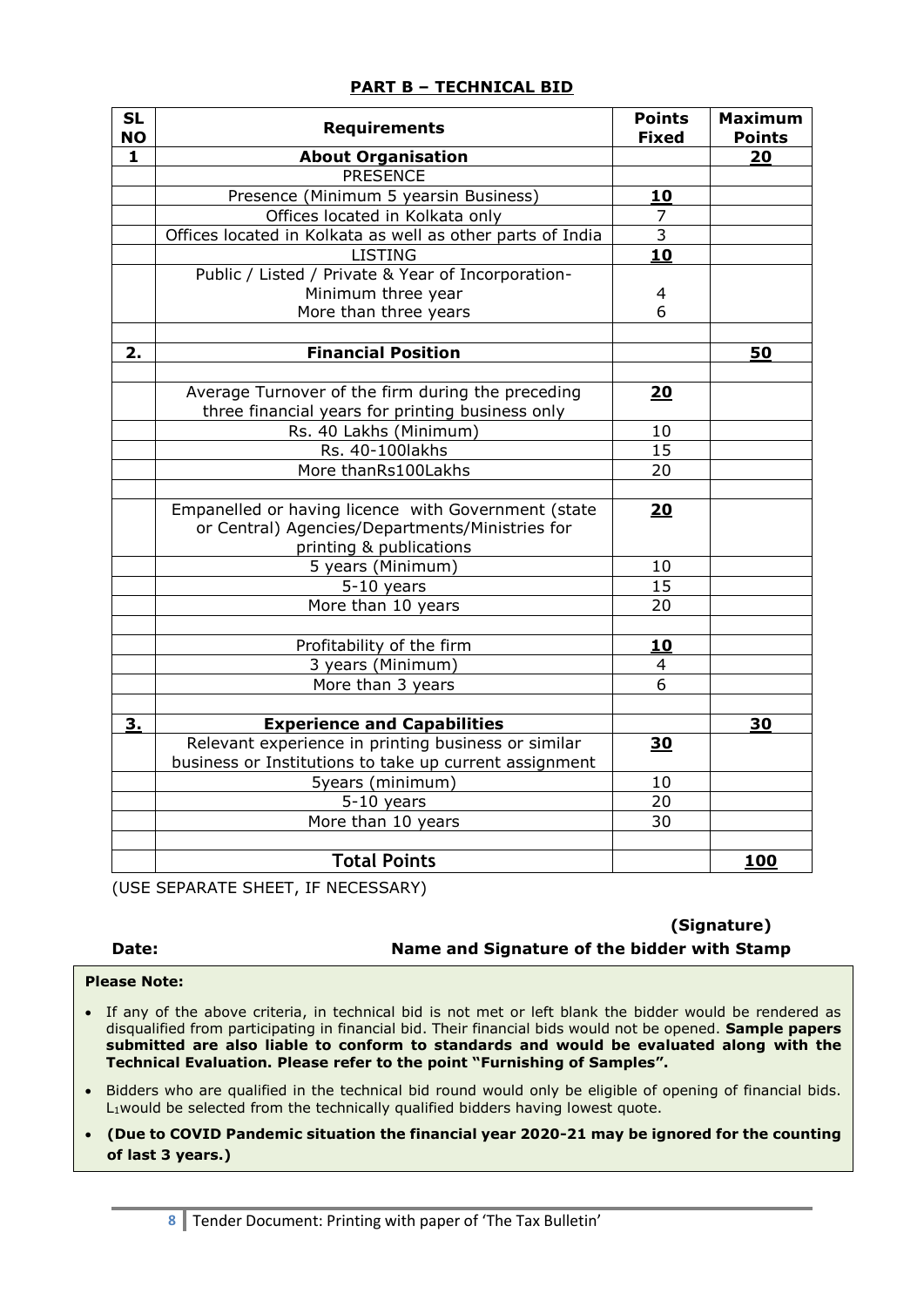#### **PART: C – FINANCIAL BID / COMMERCIAL BID**

Date:

#### **TENDER FOR PRINTING WITH PAPER OF "THE TAX BULLETIN' SPECIFICATION OF THE BOOKS**

| 1.  | <b>Name</b>                    | The Tax Bulletin                                                                                                                     |
|-----|--------------------------------|--------------------------------------------------------------------------------------------------------------------------------------|
| 2.  | Quantity of the<br><b>Book</b> | 700 - 1000 copies                                                                                                                    |
| 3.  | Finish Size<br>of<br>the Book  | 10.75" x 8" (in inch)                                                                                                                |
| 4.  | Printing (Text)                | Eight Page Four colours and the rest in Black and white including<br>graphics, illustrations, photographs, Pie-Chart, Bar-graph etc. |
| 5.  | Printing (Cover)               | Four Colours (Cover I & IV)                                                                                                          |
| 6.  | Printing(Inside<br>Cover)      | Four Colour (Cover II & III)                                                                                                         |
| 7.  | No. of Pages                   | 40 Text $+$ 4 pages of cover                                                                                                         |
| 8.  | <b>Binding</b>                 | Perfect binding                                                                                                                      |
| 9.  | Paper for Text                 | Recyclable 70 GSM Matt / Gloss Light Art Paper                                                                                       |
| 10. | Paper for Cover                | Recyclable 170 GSM Matt Sinar Mass Art Card with lamination                                                                          |

|              | The cost for Printing,  | Cost of printing every | Cost of printing every |
|--------------|-------------------------|------------------------|------------------------|
|              | Binding, Dispatching to | additional 8 Black &   | additional 8 Four      |
|              | <b>ICAI Office</b>      | White pages            | Colour pages           |
|              | (for every copy)        | (for every copy)       | (for every copy)       |
|              | (including Taxes & all  | (including Taxes & all | (including Taxes & all |
|              | charges)                | charges)               | charges)               |
|              | (1)                     | (2)                    | (3)                    |
| 700<br>For   |                         |                        |                        |
| copies       |                         |                        |                        |
| In Figures   |                         |                        |                        |
| In Words     |                         |                        |                        |
| For<br>every |                         |                        |                        |
| additional   |                         |                        |                        |
| 100 copies   |                         |                        |                        |
| In Figures   |                         |                        |                        |
| In Words     |                         |                        |                        |

#### **QUOTING OF RATES**

**1.** Quotations must be submitted in sealed covers. The rate quoted shall include the cost of materials, all taxes and charges for delivery and loading / unloading. The rate quoted will be valid for acceptance for sixty days from the date of the offering of the rates. The rate quoted will be final. No enhancement of rates will be allowed for any reasons viz. Non-availability of materials, hike in prices, increase in labourer charges etc. during the period of the contract.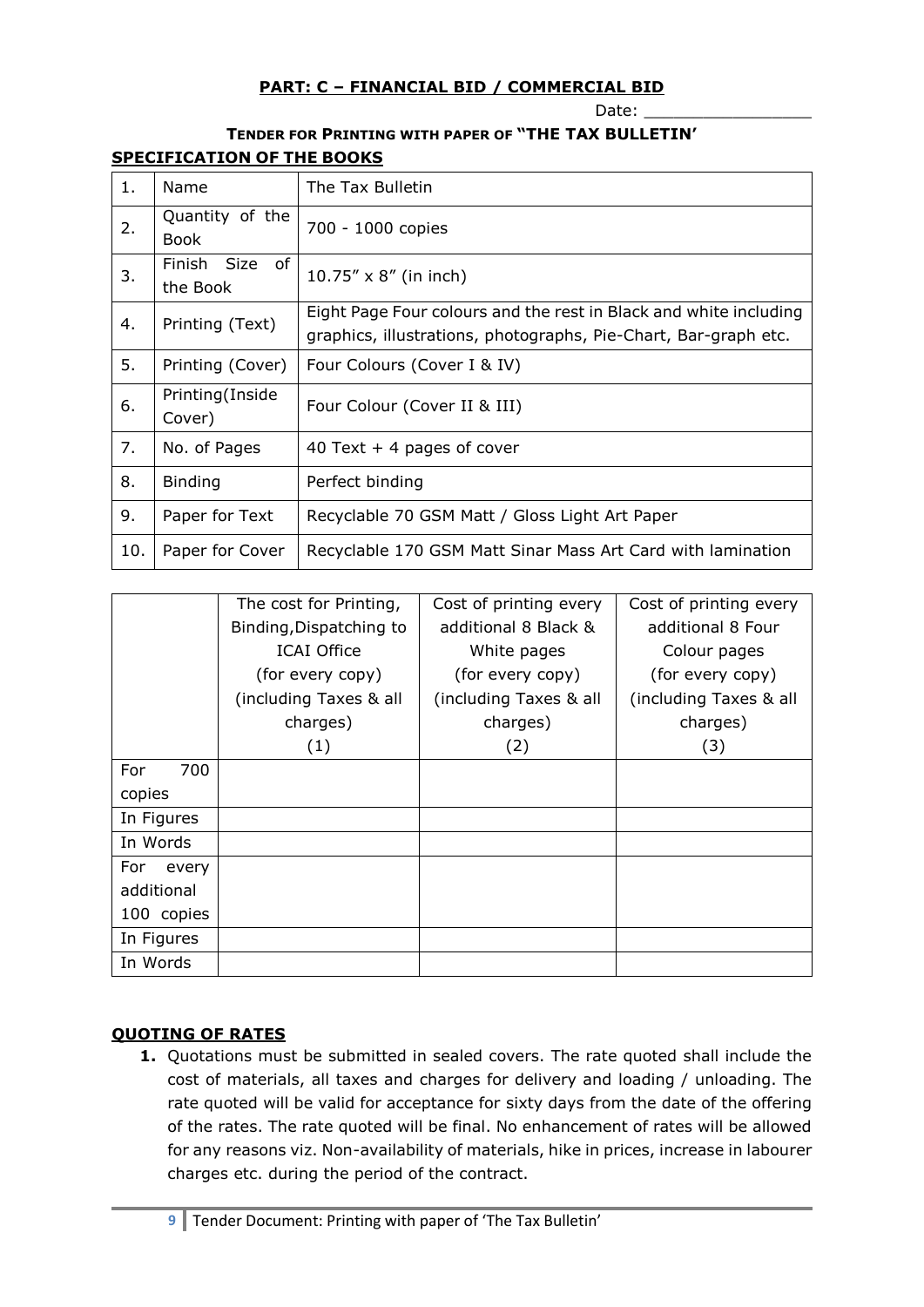- **2.** Taxes and freight as applicable should be included in the price, failing which the ICAI shall have no liability to pay these charges, and the liability shall be that of the tenderer
- **3.** Defective supplies or items that do not conform to our supply order will be returned and replaced with new ones without any additional charge.

IT IS OBSERVED THAT TAX BULLETINS ARE PUBLISHED 24 TIMES ON AN AVERAGE DURING A YEAR

- L1 will be decided based on the amount quoted in the column "Cost of printing, binding, dispatching to ICAI office" column (1) for 700 copies. Price for additional page/copies will not be considered while selecting L1.
- Cost will be inclusive of all taxes and freight. No additional cost will be borne by the Institute.
- The Institute will provide a soft copy in .pdf form for printing. The Institute will not check ferros / blueprints and printouts for printing of text as well as cover. The printer would be held responsible for the correctness and accuracy for text and cover as provided .pdf file by the Institute. However, the Institute may ask for the ferros and printout at its discretion.
- The above materials are to be delivered to the Tax Research Department, CMA Bhawan, 12 Sudder Street, Kolkata -700016.

#### **EVALUATION CRITERIA**

Bidders qualified in technical evaluation will be eligible for financial bid opening & evaluation. **Bidders scoring 80 and above in the Technical Bid would be eligible for participating in the Financial Bid**. L1 would be selected as the lowest quote in financial bid among the technically qualified bidders.

#### **GENERAL TERMS AND CONDITIONS**

- **1.** The contract shall initially be for a period of **one year** which may be extended for a further period of **one year** as mutually agreed upon with same rate and terms and conditions based on satisfactory performance by the vendor.
- **2.** The contract/work order can be terminated by either party by giving three months clear notice in writing and during the period of such notice, the performance of contract/work order by both the parties shall continue.
- **3.** Standards should be maintained in quality of printing and delivery of the materials on time.
- **4.** Time adherence to schedules to be notified by the Institute in printing/binding and strict quality control will be the essence of the transaction. **Daily penalty @ Rs.**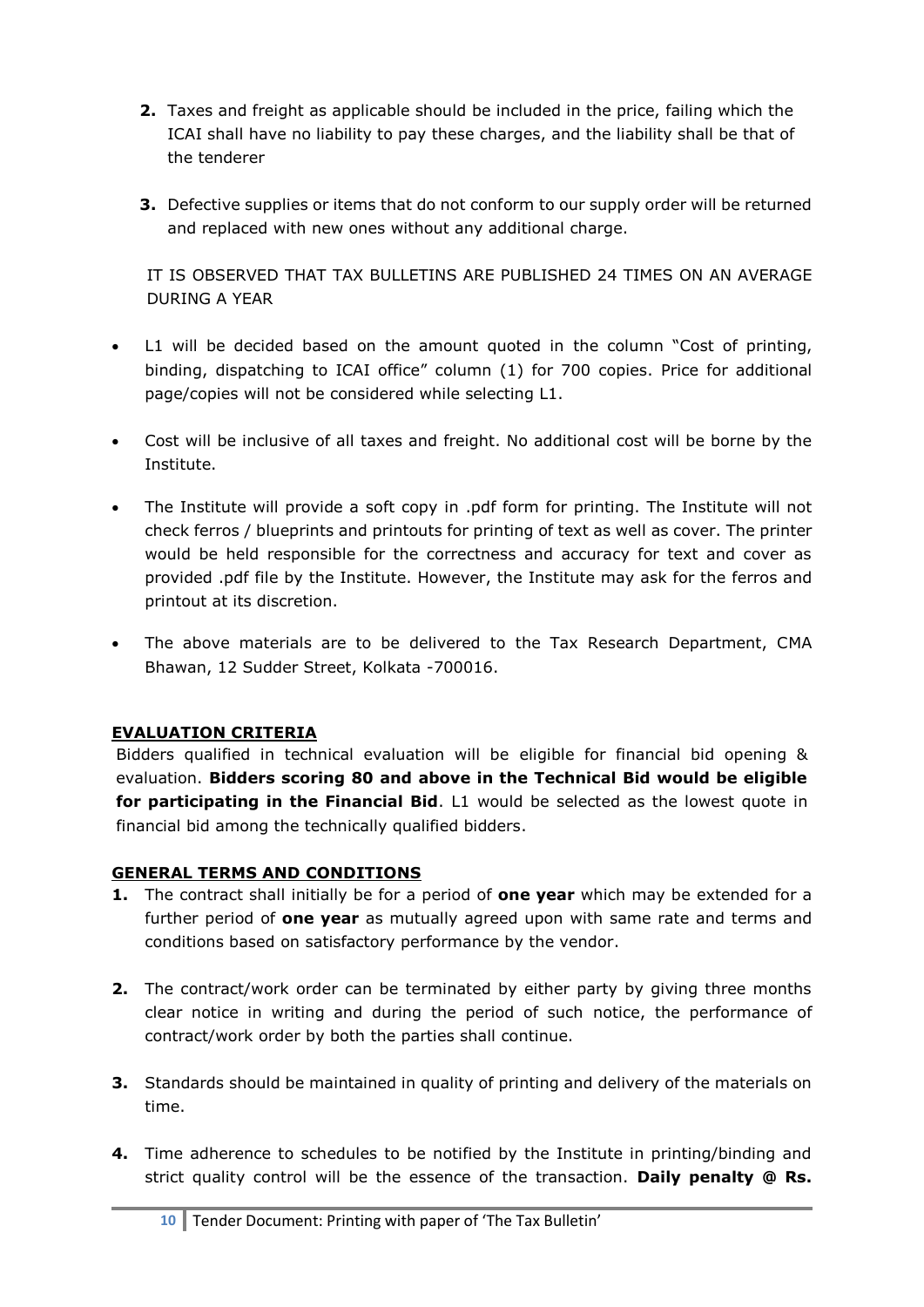**1000/- per day** shall be imposed by the Institute for default on the part of the printer to adhere to the schedule/s notified. Similarly, poor quality of printing shall also include printing errors, poor printing/binding/missing pages/certain section carrying unprinted pages shall also make the printer liable for QUALITY CUT penalty shall be imposed at the discretion of the Institute.

- **5.** The rates quoted will be binding and valid for a **period of two years** from the date of execution of the contract.
- **6.** After printing every bulletin, the printing press shall necessarily make available the complete matter of each issue on a monthly basis in a CD/soft copy format for putting the same on the Institute's website (in case any correction is done at the printer's end).
- **7.** Should there be a need for any further information/clarification, you may contact Ms. Tinku Ghosh Das, Deputy Director or Ms. Priyanka Roy, Assistant Director – Tax Research Dept of the Institute at phone numbers:033-40364717/40364798.
- **8.** The printer should not have been debarred / black listed by any Government/Semi-Government/Public Sector Organisation/Private Sector organisations.
- **9.** Applications containing false or inadequate information are liable for rejection.
- **10.** If information and details furnished by the applicants are found to be false at any time in future or any information withheld, which comes to the notice of the Institute later, the empanelment of such applicant will be cancelled immediately.

#### **SIGNING THE DOCUMENTS**

1. Person/Persons signing the tender and other documents connected thereof shall state, in what capacity he is signing the documents. For e.g. As a Proprietor or Managing Director of a limited company or Managing Partner of Partnership firm etc.

#### **ACCEPTANCE OF QUOTATIONS**

- 1. The successful Printers will be informed of the acceptance of the quotation by Email/Fax or formal acceptance letter on finalization of the quotation. By issue of the E-mail /Fax or formal acceptance letter, a binding contract will come into force and the successful Printers have to act upon immediately.
- 2. The offer through this quotation and the acceptance communication together form a binding contract and no separate agreement shall be necessary.
- 3. For Technically qualified bidders only, the financial bids would be considered.
- 4. The ICAI reserves the right to select the tenderer on the basis of best possible bids received. The decision of the Tender Evaluation Committee in this regard shall be final and representation of any kind shall not be entertained on the above. Any attempt by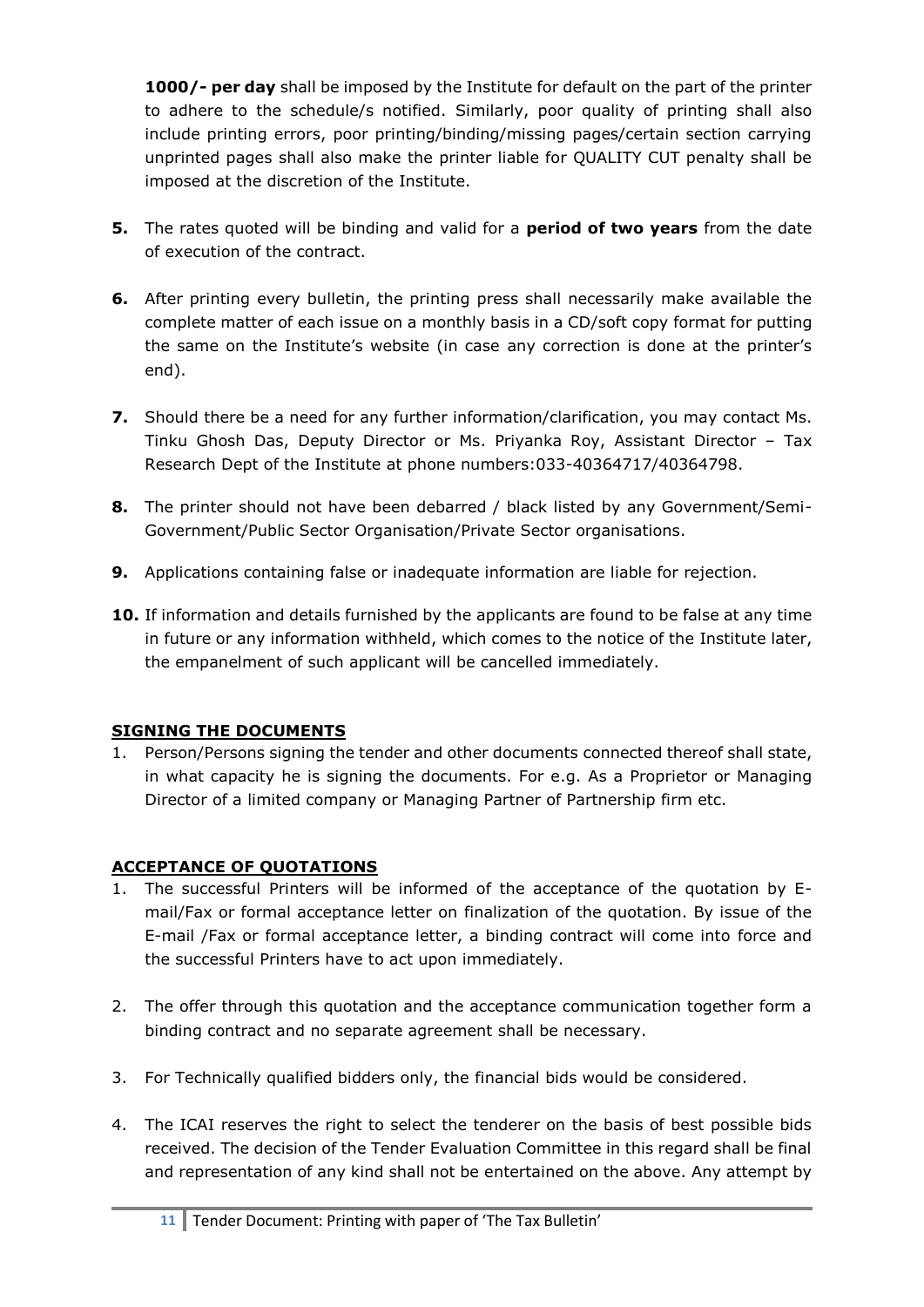any tenderer to bring pressure of any kind may disqualify the tenderer for the present tender and the tenderer may be liable to be debarred from bidding for ICAI tenders in future for a maximum period of five years.

#### **FURNISHING OF SAMPLES**

- 1. The Tenderers **are bound to furnish all samples of the items** viz. paper for text mentioned in the notice inviting quotations, with signature, name and address of tenderers.
- 2. **The papers samples provided would be evaluated and bidders who do not conform to the stated standards as mentioned in the Tender Document are liable to be disqualified from participating in the financial bid.**

#### **PERIOD OF DELIVERY**

- 1. It will be imperative on each tenderer to fully acquaint himself with the entire local conditions and factors, which would have an effect on the performance of the contract and cost. The ICAI shall not entertain any request for clarifications from the tenderer regarding local conditions. No request for the enhancement in price or extension of time schedule of delivery/installation shall be entertained after ICAI has accepted the offer.
- 2. A maximum time of three (3) working days from the date of receipt of the printing order / materials from the Institute, would be allowed within which delivery is to be made at the designated location of the Institute, failing to which a penalty of Rs. 1000 per day of the failure would be levied.

#### **TERMS OF PAYMENT**

- 1. No Advance Payment is given to printer viz. paper, dispatching, or any other etc.
- 2. No cost incurred by the applicants in applying, in providing necessary clarifications or attending discussions or site visits will be reimbursed by the ICAI.
- 3. Payment will be given on actual print order.
- 4. 100 % payment will be made through RTGS to the account of the supplier within 60 working days of receipt of the Invoice/Bill and certificate of receipt of the items as per the Purchase Order. TDS, if applicable, will be deducted from the Bills of the supplier as per the law. Payment shall be made subject to recoveries if any.
- 5. All the terms and conditions for the payment terms, penalty etc. shall be as those mentioned herein and no change in the terms and conditions will be acceptable.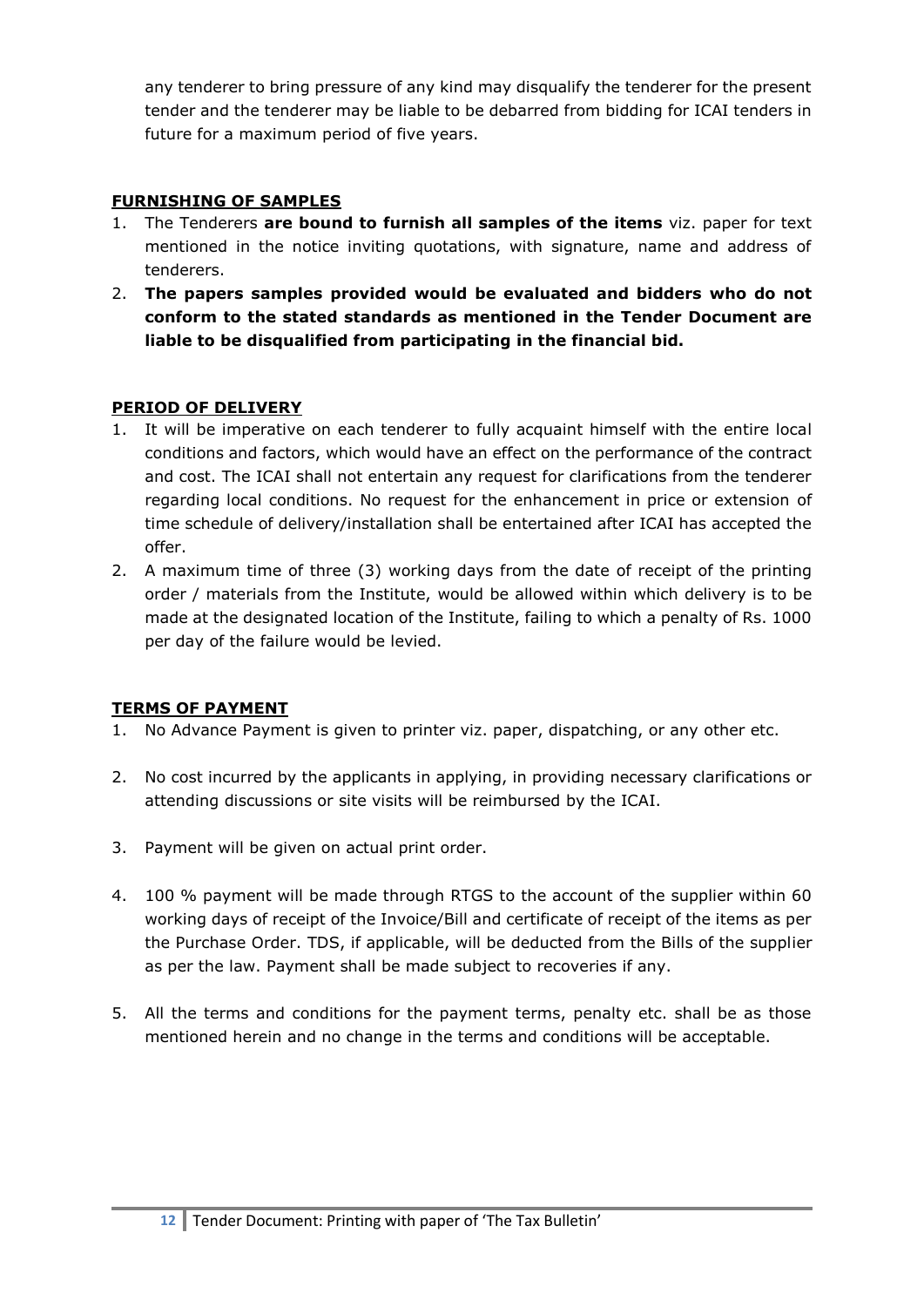#### **DISPUTE & JURISDICTION**

1. Neither the seller nor the buyer shall take any legal proceedings to enforce any claim against the other in any court other than the court of competent jurisdiction located within the limits of the city of Kolkata.

#### **TERMS OF DELIVERY**

- 1. Parties willing to make delivery of the publications at our office premises should only apply for the quotation. The items as scheduled in purchase order should be delivered at Head Quarters, CMA Bhawan, The Institute of Cost Accountants of India, 12, Sudder Street, Kolkata – 700 016 unless otherwise instructed by the Institute.
- 2. ICAI reserves the right to extend the scheduled date & the period of supply or waives the penalty if found to be genuine reasons.
- 3. The decision of the authority placing the order in this regard will be final. In case the tenderer does not feel satisfied with the decision, he will be at liberty to approach The Convener, Tender Committee ICAI. The decision of The Convener in this regard will be binding and no appeal will lie against his decision.

#### **LIQUIDATED DAMAGES**

#### **PENALTY FOR DELAY IN SUPPLY –**

1. If the goods are not supplied within the stipulated time and date the contractor / printer shall be liable to deliver the whole consignment,thereafter the ICAI holds the option for RE-TENDER for printing of "Tax Bulletin" and invoking the EMD/Performance Security Deposit of the Tenderer to recover the difference in Cost.

#### **PENALTY FOR DEVIATIONS IN SPECIFICATIONS –**

1. No deviation in the specification including quality of paper will be entertained. Any deviation may entail cancellation of the entire order and also withhold of EMD/ Performance Security Deposit.

#### **FORCE MAJEURE**

1. Neither Party will be liable for any failure or delay in performing an obligation under this Agreement that is due to any of the following causes, to the extent beyond its reasonable control: acts of God, accident, riots, war, terrorist act, epidemic, pandemic, quarantine, civil commotion, breakdown of communication facilities, breakdown of web host, breakdown of internet service provider, natural catastrophes, governmental acts or omissions, changes in laws or regulations, national strikes, fire, explosion, generalized lack of availability of raw materials or energy.